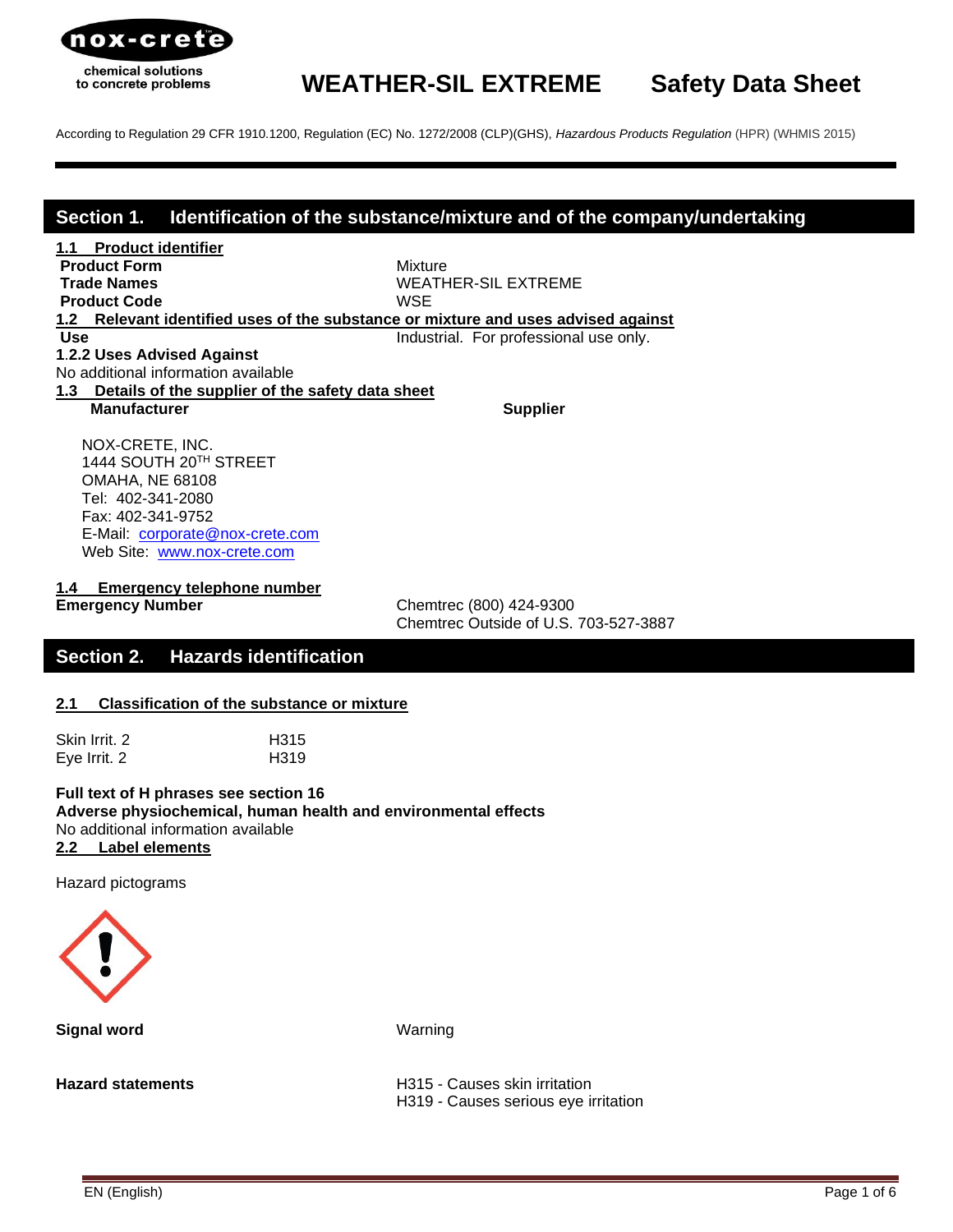

According to Regulation 29 CFR 1910.1200, Regulation (EC) No. 1272/2008 (CLP)(GHS), *[Hazardous Products Regulation](http://laws-lois.justice.gc.ca/eng/regulations/SOR-2015-17/index.html)* (HPR) (WHMIS 2015)

**Precautionary statements** P305+P351+P338 - IF IN EYES: Rinse cautiously with water for several minutes. Remove contact lenses, if present and easy to do. Continue rinsing P332+P313 - If skin irritation occurs: Get medical advice/attention P337+P313 - If eye irritation persists: Get medical advice/attention P501 - Dispose of contents/container in accordance with local/regional/national/international regulations.

#### **2.3 Other hazards** None known

Full text of H and P phrases: see section 16

# **Section 3. Composition / information on ingredients**

#### **3.1 Substances** Not applicable

## **3.2 Mixture**

| <b>Name</b>                    | <b>Product identifier</b> | O.           |
|--------------------------------|---------------------------|--------------|
| <b>Aqueous Silane Emulsion</b> | ⊺rade Secret              | ™rade Secret |

Pursuant to 29CFR 1910.1200(i) the specific chemical identity (and / or) concentration may be withheld as Trade Secret, while all health and safety properties and effects are included in the SDS.

### **Section 4. First aid measures**

| <b>Description of first aid measures</b><br>4.1                                   |                                                                                                                                                                                                                                                                                       |
|-----------------------------------------------------------------------------------|---------------------------------------------------------------------------------------------------------------------------------------------------------------------------------------------------------------------------------------------------------------------------------------|
| <b>First-aid measures general</b>                                                 | Get medical advice/attention if you feel unwell. Never give anything by<br>mouth to an unconscious person.                                                                                                                                                                            |
| First-aid measures after inhalation                                               | If the individual experiences nausea, dizziness, has difficulty in<br>breathing seek a healthcare professional immediately. In all cases of<br>doubt, or when symptoms persist, seek medical advice. Remove to<br>fresh air and keep at rest in a position comfortable for breathing. |
| First-aid measures after skin contact                                             | If skin irritation persists, seek medical attention. Remove or take off<br>immediately all contaminated clothing. Rinse skin with water or shower.<br>Wash off immediately with soap and plenty of water.                                                                             |
| First-aid measure after eye contact                                               | When contact lenses are worn, remove if possible. In case of contact<br>with eyes, rinse immediately with plenty of flowing water for 10 to 15<br>minutes while holding eyelids apart. If irritation persists, seek medical<br>attention                                              |
| First-aid measures after ingestion                                                | Rinse mouth. DO NOT induce vomiting. Get medical attention<br>immediately.                                                                                                                                                                                                            |
| Most important symptoms and effects, acute and delayed<br>4.2                     |                                                                                                                                                                                                                                                                                       |
| Symptoms/injuries after inhalation                                                | May cause irritation to the respiratory tract. Overexposure to vapors may<br>result in headache, nausea, drowsiness or dizziness.                                                                                                                                                     |
| Symptoms/injuries after skin contact                                              | May cause skin irritation or burning sensation                                                                                                                                                                                                                                        |
| Symptoms/injuries after eye contact                                               | May cause eye irritation or injury                                                                                                                                                                                                                                                    |
| Symptoms/injuries after ingestion                                                 | May cause severe irritation or burns to the mucous membrane of the<br>mouth, throat, esophagus and stomach                                                                                                                                                                            |
| Indication of any immediate medical attention and special treatment needed<br>4.3 |                                                                                                                                                                                                                                                                                       |

No additional information available

## **Section 5. Firefighting measures**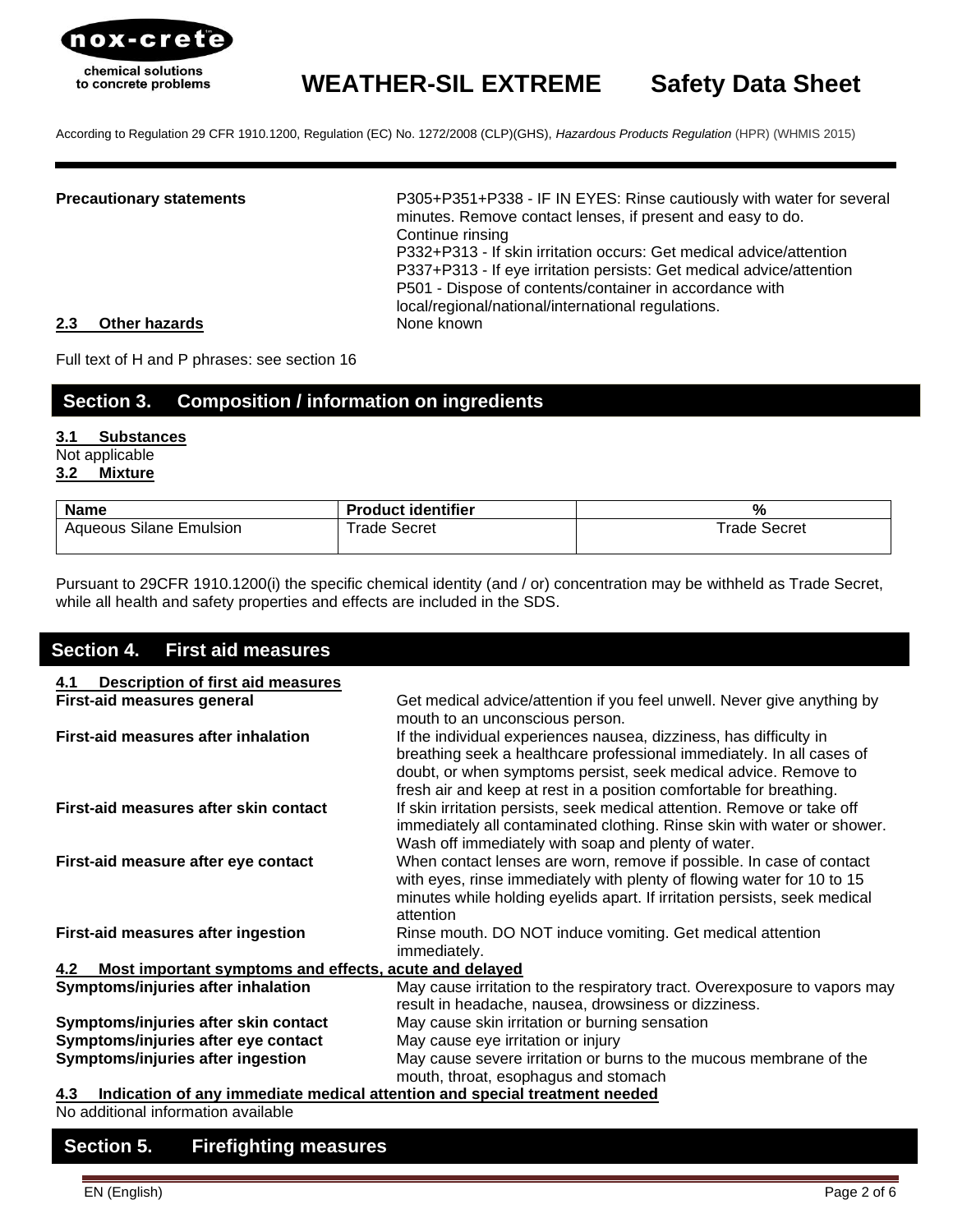

According to Regulation 29 CFR 1910.1200, Regulation (EC) No. 1272/2008 (CLP)(GHS), *[Hazardous Products Regulation](http://laws-lois.justice.gc.ca/eng/regulations/SOR-2015-17/index.html)* (HPR) (WHMIS 2015)

| 5.1<br><b>Extinguishing media</b>                                                                     |                                                                                                                                            |
|-------------------------------------------------------------------------------------------------------|--------------------------------------------------------------------------------------------------------------------------------------------|
| Suitable extinguishing media                                                                          | Use fire-extinguishing media appropriate for surrounding materials.                                                                        |
|                                                                                                       | Dry chemical, foam carbon dioxide                                                                                                          |
| Unsuitable extinguishing media<br>Special hazards arising from the substance or mixture<br><u>5.2</u> | Do not use heavy water stream                                                                                                              |
| <b>Reactivity</b>                                                                                     | Thermal decomposition products may cause a health hazard.                                                                                  |
| 5.3 Advice for firefighters                                                                           |                                                                                                                                            |
| <b>Firefighting instructions</b>                                                                      | Use water spray or fog to cool exposed containers.                                                                                         |
| Protective equipment for firefighters                                                                 | Firefighters should wear self-contained breathing apparatus (SCBA) and                                                                     |
|                                                                                                       | full protective gear when fighting any chemical fire.                                                                                      |
| <b>Other information</b>                                                                              | On heating or burning harmful gasses/vapors may be released.                                                                               |
|                                                                                                       | This product may cause the floor to become slippery.                                                                                       |
| Section 6. Accidental release measures                                                                |                                                                                                                                            |
|                                                                                                       |                                                                                                                                            |
| Personal precautions, protective equipment and emergency procedures<br>6.1                            |                                                                                                                                            |
| <b>General measures</b>                                                                               | Dike or impound spilled material. Take proper precautions to ensure                                                                        |
| <b>6.11 Protective Equipment</b>                                                                      | your own health and safety before attempting spill control or cleanup<br>Equip cleanup crew with proper protective equipment.              |
| 6.2<br><b>Environmental precautions</b>                                                               | Prevent entry to sewers and public waters.                                                                                                 |
|                                                                                                       | Notify authorities if liquid enters sewers or public waters.                                                                               |
| Methods and materials for containment and cleaning up<br>6.3                                          |                                                                                                                                            |
| Methods for cleaning up                                                                               | Soak up spills with inert solids, such as clay or diatomaceous earth.                                                                      |
|                                                                                                       | Collect into vapor tight containers and dispose of properly.                                                                               |
|                                                                                                       |                                                                                                                                            |
| Section 7. Handling and storage                                                                       |                                                                                                                                            |
|                                                                                                       |                                                                                                                                            |
| <b>Precautions for safe handling</b><br>7.1                                                           |                                                                                                                                            |
| <b>Protective measures</b>                                                                            | Wash hands and other exposed areas with soap and water before                                                                              |
|                                                                                                       | eating, drinking or smoking and when leaving work. Provide good                                                                            |
|                                                                                                       | ventilation in work areas to prevent formation of vapor. When not in use<br>keep containers tightly closed. Avoid breathing vapor or mist. |
| <b>Hygiene measures</b>                                                                               | Wash contaminated clothing before reuse.                                                                                                   |
| 7.2 Conditions for safe storage, including any incompatibilities                                      |                                                                                                                                            |
| <b>Storage conditions</b>                                                                             | Store in accordance with local regulations. Store in original container in                                                                 |
|                                                                                                       | a cool well-ventilated place. Keep containers tightly closed until ready                                                                   |
|                                                                                                       | for use. Keep from freezing.                                                                                                               |
| Incompatible materials                                                                                | None known                                                                                                                                 |
| <b>Storage temperature</b>                                                                            | Prevent exposure to freezing temperatures.                                                                                                 |
| Section 8. Exposure controls/personal protection                                                      |                                                                                                                                            |
|                                                                                                       |                                                                                                                                            |
| 8.1 Control parameters<br><b>Occupational exposure limits</b>                                         |                                                                                                                                            |
|                                                                                                       | None of the components have assigned exposure limits.                                                                                      |
| 8.2<br><b>Exposure controls</b>                                                                       |                                                                                                                                            |
| Appropriate engineering controls                                                                      | Use with adequate ventilation to keep product vapor concentrations                                                                         |
|                                                                                                       | below specified TLV                                                                                                                        |
| Eye and face protection                                                                               | Chemical goggles and/or face shields are recommended to prevent                                                                            |
|                                                                                                       | potential eye contact, irritation or injury.                                                                                               |
| <b>Skin protection</b>                                                                                | Wear chemical resistant gloves and appropriate clothing and                                                                                |

boots as required to prevent skin contact. Wash exposed skin frequently with soap and water. Soiled clothing should be laundered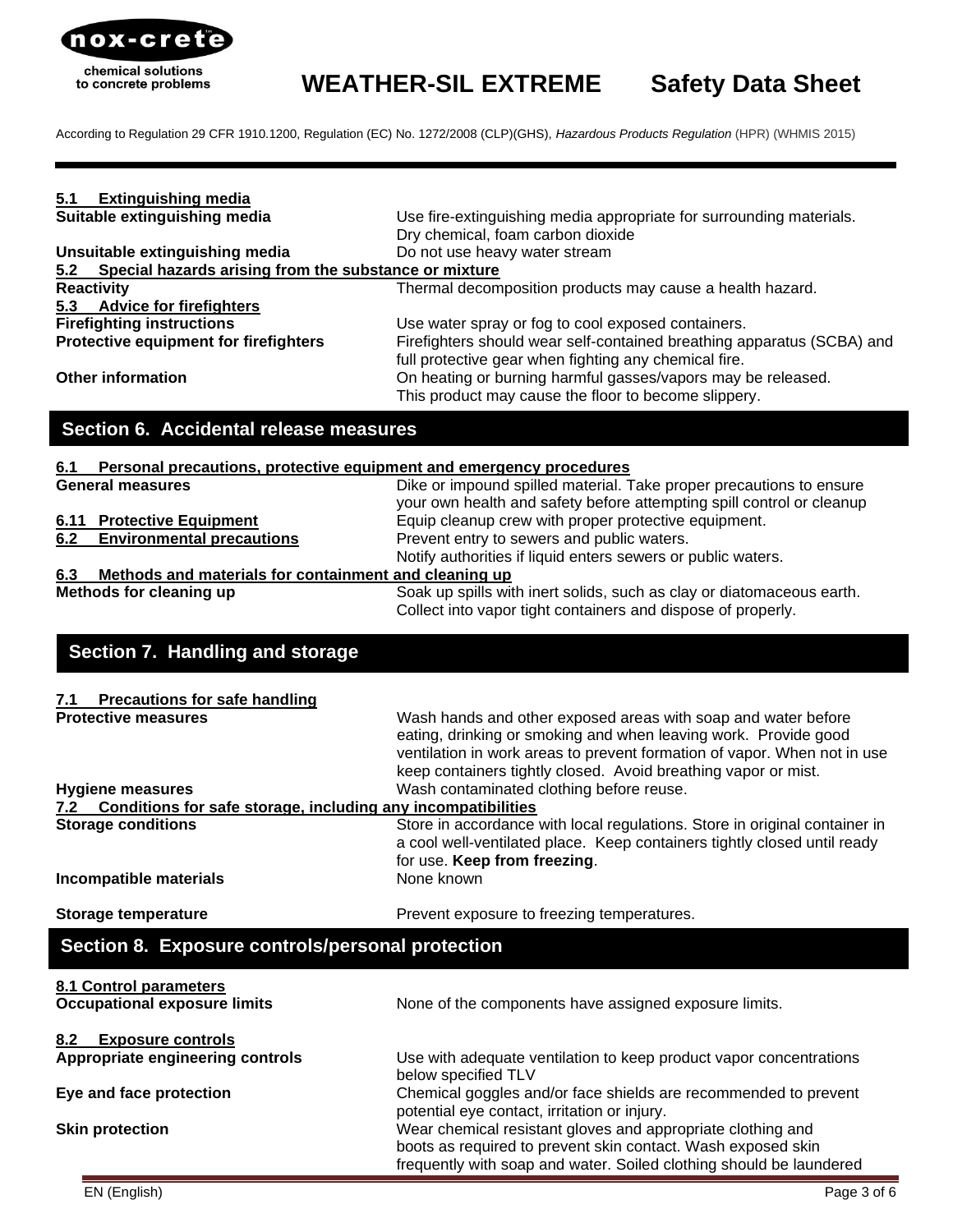

According to Regulation 29 CFR 1910.1200, Regulation (EC) No. 1272/2008 (CLP)(GHS), *[Hazardous Products Regulation](http://laws-lois.justice.gc.ca/eng/regulations/SOR-2015-17/index.html)* (HPR) (WHMIS 2015)

before reuse.

**Respiratory protection** General room ventilation is normally adequate. Avoid breathing the product mist or vapors. The use of an appropriate respirator is recommended whenever the airborne concentrations exceed the TLV.

# Section 9. Physical and chemical properties

| 9.1<br>Information on basic physical and chemical properties |                                                                       |  |
|--------------------------------------------------------------|-----------------------------------------------------------------------|--|
| Appearance                                                   | White emulsion                                                        |  |
| Odor                                                         | Slight                                                                |  |
| <b>Odor Threshold</b>                                        | No data available                                                     |  |
| PН                                                           | No data available                                                     |  |
| <b>Melting point</b>                                         | No data available                                                     |  |
| <b>Freezing point</b>                                        | No data available                                                     |  |
| <b>Boiling point</b>                                         | 100 C (212 F)                                                         |  |
| <b>Flash point</b>                                           | > 100 C (212 F)                                                       |  |
| Relative evaporation rate (butyl acetate=1)                  | No data available                                                     |  |
| Flammability (solid, gas)                                    | No data available                                                     |  |
| <b>Upper/lower explosive limits</b>                          | No data available                                                     |  |
| Vapor pressure                                               | No data available                                                     |  |
| <b>Vapor density</b>                                         | No data available                                                     |  |
| <b>Relative density (Specific gravity)</b>                   | 0.992 Kg per Liter<br>8.3 Lbs per Gallon                              |  |
| <b>Solubility</b>                                            | Water: Miscible                                                       |  |
| <b>Partition coefficient n-octanol/water</b>                 | No data available                                                     |  |
| <b>Auto-ignition temperature</b>                             | Not applicable                                                        |  |
| <b>Viscosity</b>                                             | No data available                                                     |  |
| <b>VOC content</b>                                           | Less than 120 g/l                                                     |  |
| Section 10. Stability and reactivity                         |                                                                       |  |
| <b>Reactivity</b><br>10.1<br>10.2 Chemical stability         | No additional information available<br>Stable under normal conditions |  |
| <b>Possibility of hazardous reactions</b><br>10.3            | Hazardous polymerization will not occur.                              |  |
| 10.4 Conditions to avoid                                     | Extreme high or low temperatures. Avoid freezing                      |  |
| Incompatible materials<br>10.5                               | None known                                                            |  |
| 10.6<br><b>Hazardous decomposition products</b>              |                                                                       |  |
|                                                              | If standing for a long time alcohol may build up by hydrolysis.       |  |

## Section 11. Toxicology information

| 11.1 Information on toxicological effects |                                                                                                                                                                                                                                                         |
|-------------------------------------------|---------------------------------------------------------------------------------------------------------------------------------------------------------------------------------------------------------------------------------------------------------|
| <b>Acute toxicity</b>                     | No adverse effects expected under intended use.                                                                                                                                                                                                         |
| <b>Irritation/Corrosion</b><br>Skin       | May cause skin irritation                                                                                                                                                                                                                               |
| Eyes                                      | May causes eye irritation and damage.                                                                                                                                                                                                                   |
| <b>Respiration or skin sensitization</b>  | May cause respiratory irritation                                                                                                                                                                                                                        |
| <b>Germ cell mutagenicity</b>             | Not classified                                                                                                                                                                                                                                          |
| Carcinogenicity                           | No component of this product present at levels greater than 0.1 % is<br>identified as a carcinogen by the U.S. National Toxicology Program, the<br>U.S. Occupational Safety and Health Act, or the International Agency on<br>Research on Cancer (IARC) |
| <b>Reproductive toxicity</b>              | Not classified                                                                                                                                                                                                                                          |
| Specific target organ toxicity            |                                                                                                                                                                                                                                                         |
| Single exposure                           | Not classified                                                                                                                                                                                                                                          |
| <b>Repeated exposure</b>                  | Not classified                                                                                                                                                                                                                                          |
| <b>Aspiration hazard</b>                  | Not classified                                                                                                                                                                                                                                          |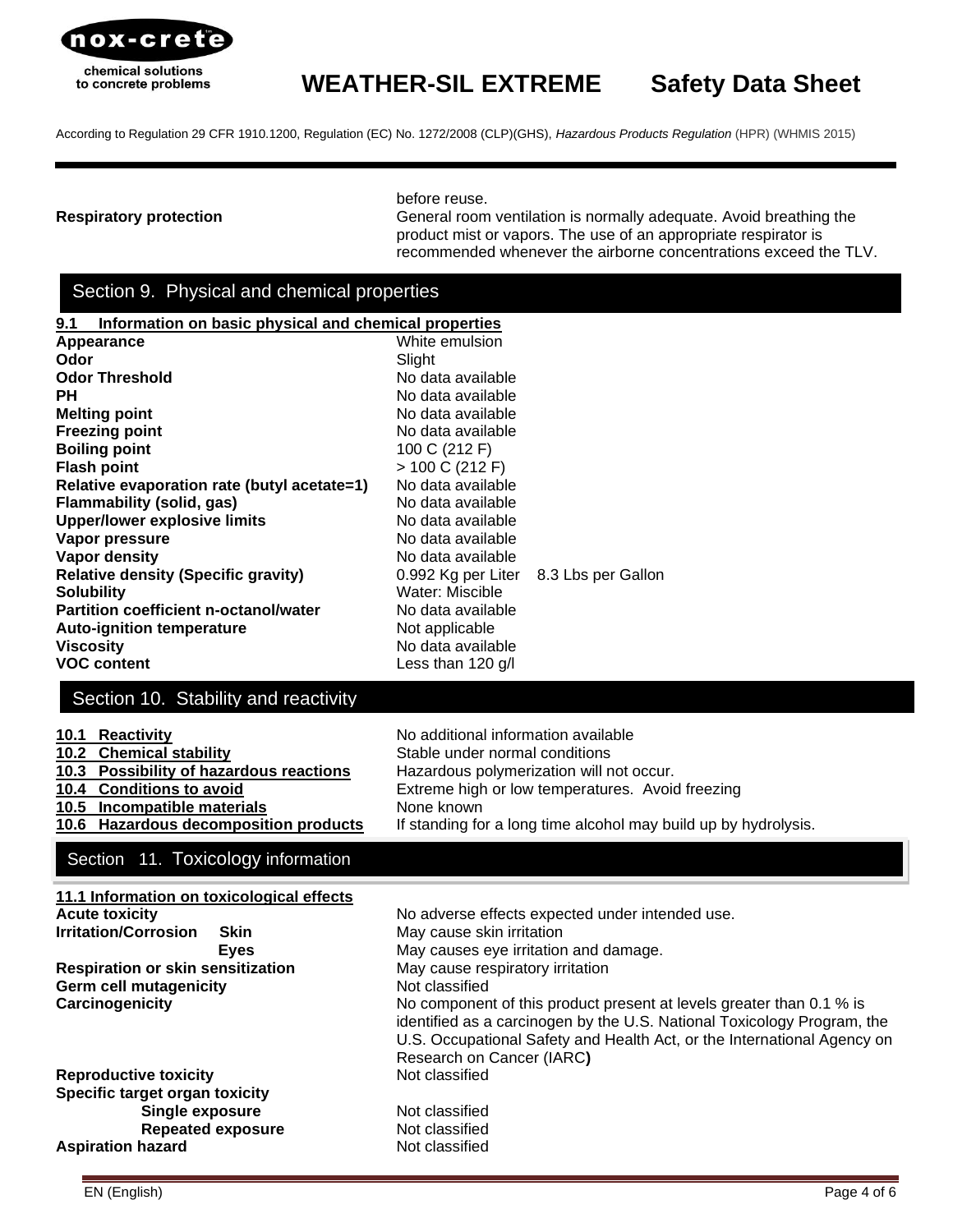

According to Regulation 29 CFR 1910.1200, Regulation (EC) No. 1272/2008 (CLP)(GHS), *[Hazardous Products Regulation](http://laws-lois.justice.gc.ca/eng/regulations/SOR-2015-17/index.html)* (HPR) (WHMIS 2015)

## Section 12. Ecological information

- **12.1 Ecotoxicity** Not established
- **12.2 Persistence and degradability** Not established
- **12.3 Bioaccumulative potential** Not established
- 

**12.4 Mobility in soil 12.4 Mobility in solution 12.4 Mobility in solution 12.4 Mobility 12.5 Other adverse effects** Avoid release to the environment

## SECTION 13. Disposal Considerations

**13.1 Waste treatment methods** The user of this material has the responsibility to dispose of unused material, residues and containers in compliance with all applicable local, state and federal laws and regulations regarding treatment, storage and disposal for hazardous and nonhazardous wastes.

*[Hazardous Products Regulation](http://laws-lois.justice.gc.ca/eng/regulations/SOR-2015-17/index.html)* (HPR) (WHMIS 2015) and the SDS

contains all of the information required by the HPR.

# SECTION 14. Transport information

| In accordance with ADR / RID / ADNR / IMDG / ICAO / IATA                                            |                                                                                                              |  |
|-----------------------------------------------------------------------------------------------------|--------------------------------------------------------------------------------------------------------------|--|
| 14.1 UN number                                                                                      | Not dangerous goods in sense of transport regulations.                                                       |  |
| 14.2 UN proper shipping name                                                                        | Concrete Surface Waterproofer                                                                                |  |
| 14.3 Transport hazard class(es)                                                                     | Not applicable                                                                                               |  |
| 14.4 Packing group                                                                                  | Not applicable                                                                                               |  |
| <b>14.5 Environmental hazards</b>                                                                   | No additional information available                                                                          |  |
| 14.6 Special precautions for user                                                                   |                                                                                                              |  |
| 14.7 Transport in bulk according to                                                                 |                                                                                                              |  |
| Annex II of MARPOL 73/78 and the IBC Code No additional information available                       |                                                                                                              |  |
| 14.8 Transport in bulk according to                                                                 |                                                                                                              |  |
| CFR 49 173.15                                                                                       | Not applicable                                                                                               |  |
| SECTION 15.<br><b>Regulatory information</b>                                                        |                                                                                                              |  |
| 15.1 Safety, health and environmental regulations/legislation specific for the substance or mixture |                                                                                                              |  |
| 15.1.2 USA Regulations<br><b>Section 313</b><br>TSCA                                                | Contains no ingredients at or above the De Minimus reporting level<br>All ingredients are listed or exempted |  |

#### **PROPOSITION 65** None of the ingredients is listed **15.1.3 Canada Regulations** This SDS has been prepared according to the hazard criteria of the

**DSL DSL All ingredients are listed or exempted** 

15.2 Chemical safety assessment **A** Chemical Safety Assessment has not been carried out.

| Section 16. Other information |                 |  |
|-------------------------------|-----------------|--|
| Date of issue                 | 6-15-2020       |  |
| Version                       | 2.0             |  |
| Number                        | 942             |  |
| Date of previous issue        |                 |  |
| Preparer                      | Nox-Crete, Inc. |  |
| Reference Documentation       |                 |  |